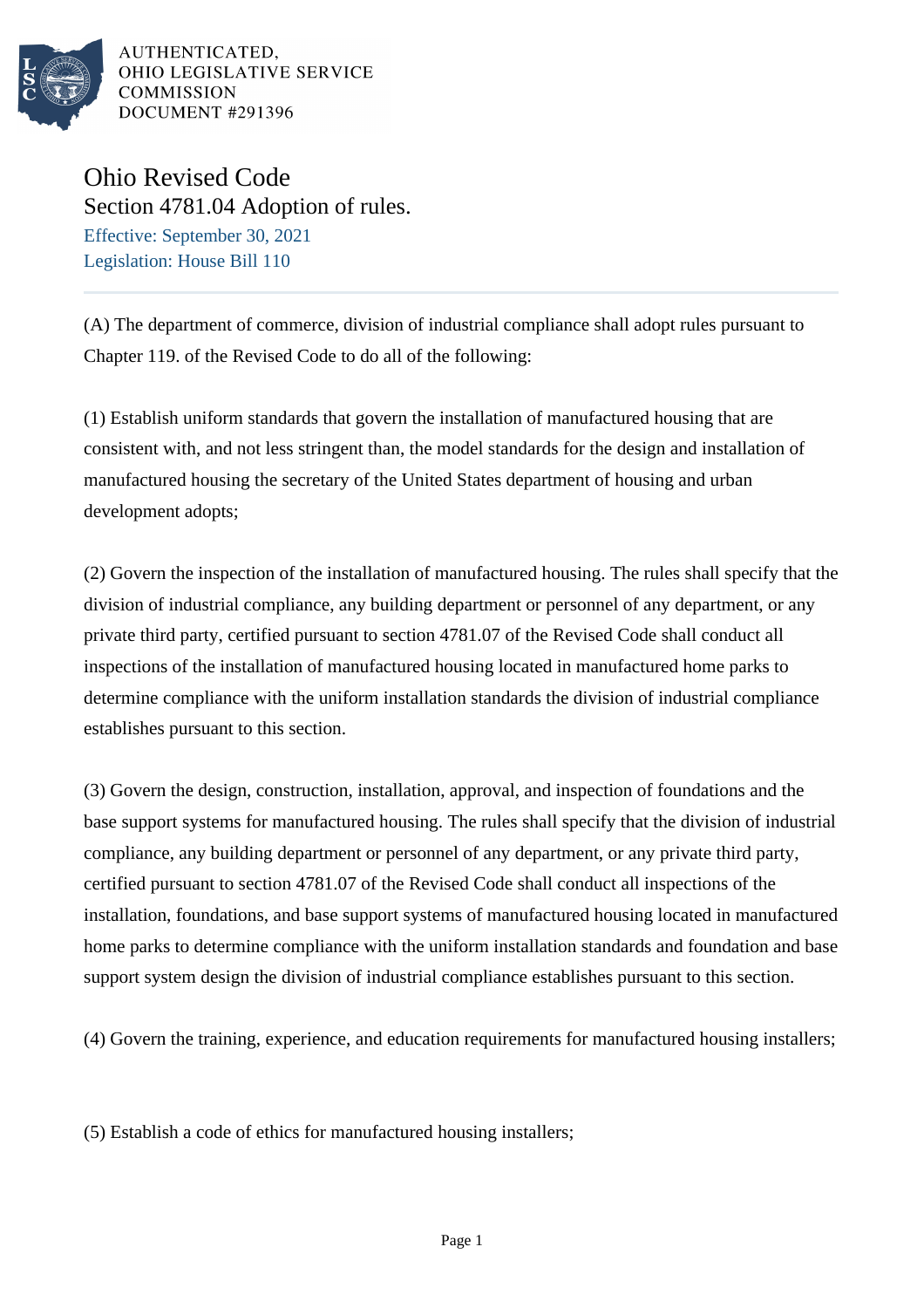

AUTHENTICATED. OHIO LEGISLATIVE SERVICE **COMMISSION** DOCUMENT #291396

(6) Govern the issuance, revocation, and suspension of licenses to manufactured housing installers;

(7) Establish fees for the issuance and renewal of licenses, for conducting inspections to determine an applicant's compliance with this chapter and the rules adopted pursuant to it, and for the division's expenses incurred in implementing this chapter;

(8) Establish conditions under which a licensee may enter into contracts to fulfill the licensee's responsibilities;

(9) Govern the investigation of complaints concerning any complaints involving the conduct of any licensed manufactured housing installer or person installing manufactured housing without a license;

(10) Establish a dispute resolution program for the timely resolution of warranty issues involving new manufactured homes, disputes regarding responsibility for the correction or repair of defects in manufactured housing, and the installation of manufactured housing. The rules shall provide for the timely resolution of disputes between manufacturers, manufactured housing dealers, and installers regarding the correction or repair of defects in manufactured housing that are reported by the purchaser of the home during the one-year period beginning on the date of installation of the home. The rules also shall provide that decisions made regarding the dispute under the program are not binding upon the purchaser of the home or the other parties involved in the dispute unless the purchaser so agrees in a written acknowledgement that the purchaser signs and delivers to the program within ten business days after the decision is issued.

(11) Establish the requirements and procedures for the certification of building departments and building department personnel pursuant to section 4781.07 of the Revised Code;

(12) Establish fees to be charged to building departments and building department personnel applying for certification and renewal of certification pursuant to section 4781.07 of the Revised Code;

(13) Develop a policy regarding the maintenance of records for any inspection authorized or conducted pursuant to this chapter. Any record maintained under division  $(A)(13)$  of this section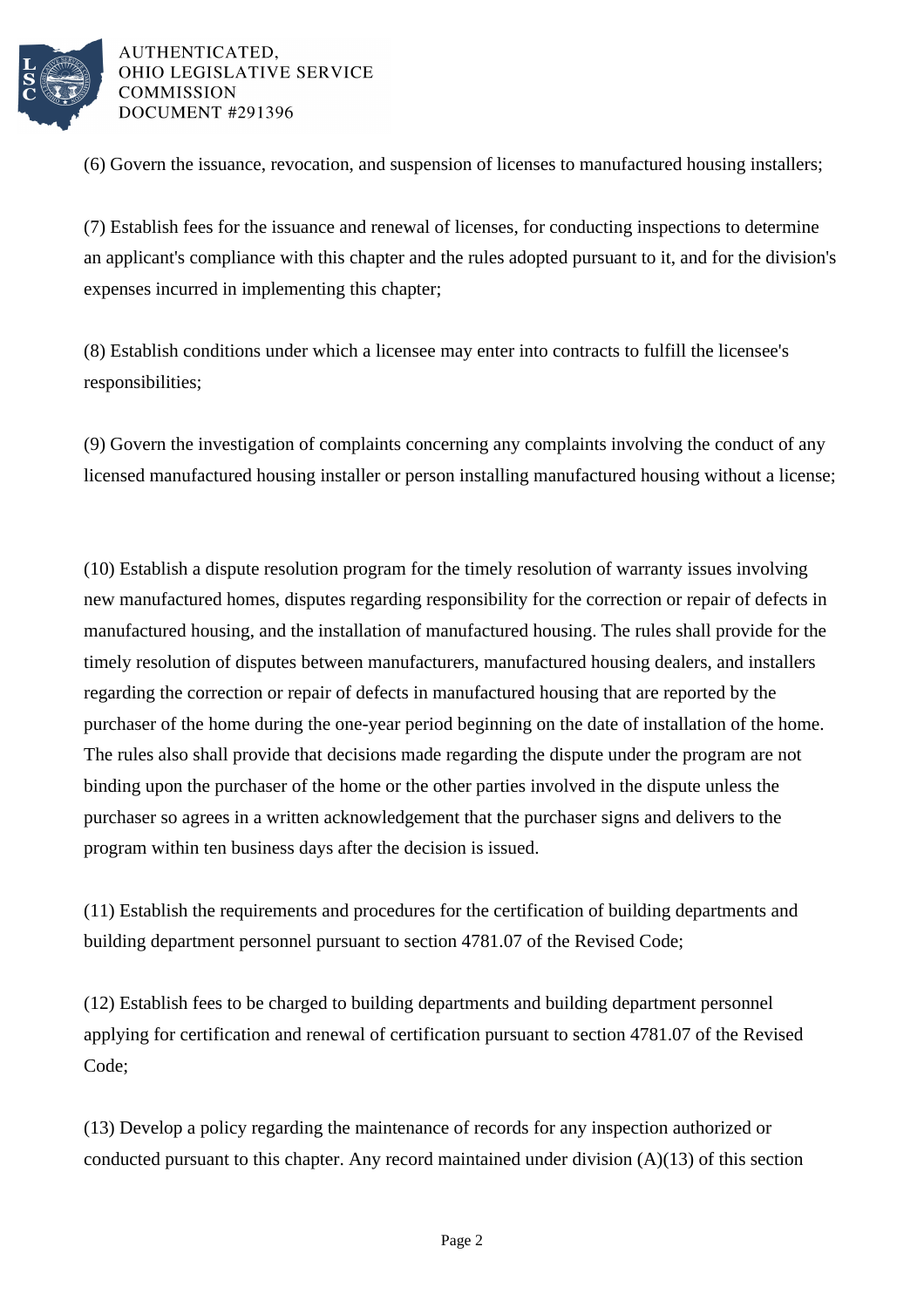

AUTHENTICATED. OHIO LEGISLATIVE SERVICE **COMMISSION** DOCUMENT #291396

shall be a public record under section 149.43 of the Revised Code.

(B) The division of industrial compliance shall do all of the following:

(1) Prepare and administer a licensure examination to determine an applicant's knowledge of manufactured housing installation and other aspects of installation the division determines appropriate;

(2) Select, provide, or procure appropriate examination questions and answers for the licensure examination and establish the criteria for successful completion of the examination;

(3) Prepare and distribute any application form sections 4781.01 to 4781.11 of the Revised Code require;

(4) Receive applications for licenses and renewal of licenses and issue licenses to qualified applicants;

(5) Establish procedures for processing, approving, and disapproving applications for licensure;

(6) Retain records of applications for licensure, including all application materials submitted and a written record of the action taken on each application;

(7) Review the design and plans for manufactured housing installations, foundations, and support systems;

(8) Inspect a sample of homes at a percentage the division determines to evaluate the construction and installation of manufactured housing installations, foundations, and support systems to determine compliance with the standards the division adopts;

(9) Investigate complaints concerning violations of this chapter or the rules adopted pursuant to it, or the conduct of any manufactured housing installer;

(10) Determine appropriate disciplinary actions for violations of this chapter;